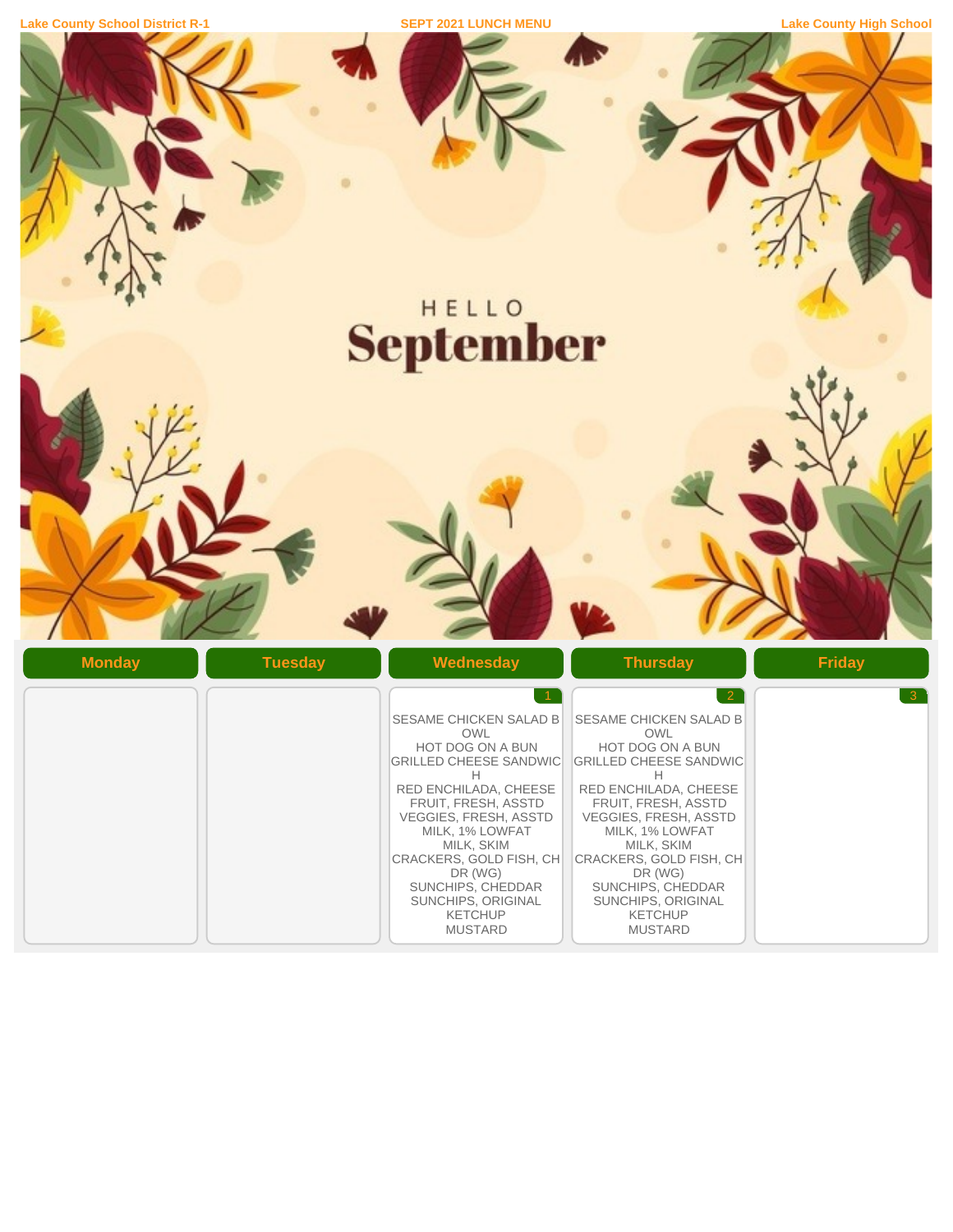| $6^{\circ}$                   | $\overline{7}$                 | 8 <sup>1</sup>                 | 9                              | 10 <sup>7</sup>                |
|-------------------------------|--------------------------------|--------------------------------|--------------------------------|--------------------------------|
| NO SCHOOL TODAY               | <b>BEEF BURRITO BOWL</b>       | <b>BEEF BURRITO BOWL</b>       | <b>BEEF BURRITO BOWL</b>       | <b>BEEF BURRITO BOWL</b>       |
|                               | <b>BIG DADDY CHEESE PIZZA</b>  | <b>BIG DADDY CHEESE PIZZA</b>  | <b>BIG DADDY CHEESE PIZZA</b>  | <b>BIG DADDY CHEESE PIZZA</b>  |
|                               | <b>BIG DADDY PEPPERONI PIZ</b> | <b>BIG DADDY PEPPERONI PIZ</b> | <b>BIG DADDY PEPPERONI PIZ</b> | <b>BIG DADDY PEPPERONI PIZ</b> |
|                               | ΖA                             | ΖA                             | ΖA                             | ΖA                             |
|                               | <b>NACHOS WITH GROUND BE</b>   | <b>NACHOS WITH GROUND BE</b>   | NACHOS WITH GROUND BE          | NACHOS WITH GROUND BE          |
|                               | ΕF                             | EF                             | EF                             | EF                             |
|                               | SPICY CRISPY CHICKEN SA        | SPICY CRISPY CHICKEN SA        | SPICY CRISPY CHICKEN SA        | SPICY CRISPY CHICKEN SA        |
|                               | <b>NDWICH</b>                  | <b>NDWICH</b>                  | <b>NDWICH</b>                  | <b>NDWICH</b>                  |
|                               | FRUIT, FRESH, ASSTD            | FRUIT, FRESH, ASSTD            | FRUIT, FRESH, ASSTD            | FRUIT, FRESH, ASSTD            |
|                               | <b>VEGGIES, FRESH, ASSTD</b>   | <b>VEGGIES, FRESH, ASSTD</b>   | <b>VEGGIES, FRESH, ASSTD</b>   | VEGGIES, FRESH, ASSTD          |
|                               | MILK, 1% LOWFAT                | MILK, 1% LOWFAT                | MILK, 1% LOWFAT                | MILK, 1% LOWFAT                |
|                               | MILK, SKIM                     | MILK, SKIM                     | MILK, SKIM                     | MILK, SKIM                     |
|                               | SUNCHIPS, CHEDDAR              | SUNCHIPS, CHEDDAR              | SUNCHIPS, CHEDDAR              | SUNCHIPS, CHEDDAR              |
|                               | SUNCHIPS, ORIGINAL             | SUNCHIPS, ORIGINAL             | SUNCHIPS, ORIGINAL             | SUNCHIPS, ORIGINAL             |
|                               | CRACKER, WHEAT WAFER           | CRACKER, WHEAT WAFER           | CRACKER, WHEAT WAFER           | CRACKER, WHEAT WAFER           |
|                               | <b>JALAPENO PEPPERS</b>        | <b>JALAPENO PEPPERS</b>        | <b>JALAPENO PEPPERS</b>        | <b>JALAPENO PEPPERS</b>        |
|                               | <b>RED SALSA</b>               | <b>RED SALSA</b>               | <b>RED SALSA</b>               | <b>RED SALSA</b>               |
|                               | <b>SOUR CREAM</b>              | <b>SOUR CREAM</b>              | <b>SOUR CREAM</b>              | <b>SOUR CREAM</b>              |
|                               | <b>CHEDDAR CHEESE</b>          | <b>CHEDDAR CHEESE</b>          | <b>CHEDDAR CHEESE</b>          | <b>CHEDDAR CHEESE</b>          |
|                               | <b>KETCHUP</b>                 | <b>KETCHUP</b>                 | <b>KETCHUP</b>                 | <b>KETCHUP</b>                 |
|                               | <b>MUSTARD</b>                 | <b>MUSTARD</b>                 | <b>MUSTARD</b>                 | <b>MUSTARD</b>                 |
|                               | <b>MAYONNAISE</b>              | <b>MAYONNAISE</b>              | <b>MAYONNAISE</b>              | <b>MAYONNAISE</b>              |
| 13                            | 14                             | $15^{\circ}$                   | 16 <sup>°</sup>                | 17                             |
| <b>COUNTRY CHICKEN BOWL</b>   | <b>COUNTRY CHICKEN BOWL</b>    | <b>COUNTRY CHICKEN BOWL</b>    | <b>COUNTRY CHICKEN BOWL</b>    |                                |
| CHEESEBURGER ON A BUN         | CHEESEBURGER ON A BUN          | CHEESEBURGER ON A BUN          | CHEESEBURGER ON A BUN          |                                |
| QUESADILLA, CHICKEN           | QUESADILLA, CHICKEN            | QUESADILLA, CHICKEN            | QUESADILLA, CHICKEN            |                                |
| QUESADILLA, CHEESE            | QUESADILLA, CHEESE             | QUESADILLA, CHEESE             | QUESADILLA, CHEESE             |                                |
| <b>SUB SANDWICH</b>           | <b>SUB SANDWICH</b>            | <b>SUB SANDWICH</b>            | <b>SUB SANDWICH</b>            |                                |
| FRUIT, FRESH, ASSTD           | FRUIT, FRESH, ASSTD            | FRUIT, FRESH, ASSTD            | FRUIT, FRESH, ASSTD            |                                |
| <b>VEGGIES, FRESH, ASSTD</b>  | <b>VEGGIES, FRESH, ASSTD</b>   | <b>VEGGIES, FRESH, ASSTD</b>   | <b>VEGGIES, FRESH, ASSTD</b>   |                                |
| MILK, SKIM                    | MILK, SKIM                     | MILK, SKIM                     | MILK, SKIM                     |                                |
| MILK, 1% LOWFAT               | MILK, 1% LOWFAT                | MILK, 1% LOWFAT                | MILK, 1% LOWFAT                |                                |
| SUNCHIPS, CHEDDAR             | SUNCHIPS, CHEDDAR              | SUNCHIPS, CHEDDAR              | SUNCHIPS, CHEDDAR              |                                |
| SUNCHIPS, ORIGINAL            | SUNCHIPS, ORIGINAL             | SUNCHIPS, ORIGINAL             | SUNCHIPS, ORIGINAL             |                                |
| ROLLS, WHEAT - WG             | ROLLS, WHEAT - WG              | ROLLS, WHEAT - WG              | ROLLS, WHEAT - WG              |                                |
| <b>KETCHUP</b>                | <b>KETCHUP</b>                 | <b>KETCHUP</b>                 | <b>KETCHUP</b>                 |                                |
| <b>MUSTARD</b>                | <b>MUSTARD</b>                 | <b>MUSTARD</b>                 | <b>MUSTARD</b>                 |                                |
| <b>MAYONNAISE</b>             | <b>MAYONNAISE</b>              | <b>MAYONNAISE</b>              | <b>MAYONNAISE</b>              |                                |
| <b>20</b>                     | 21                             | 22                             | 23                             |                                |
| <b>SESAME CHICKEN SALAD B</b> | <b>SESAME CHICKEN SALAD B</b>  | SESAME CHICKEN SALAD B         | SESAME CHICKEN SALAD B         |                                |
| <b>OWL</b>                    | <b>OWL</b>                     | <b>OWL</b>                     | <b>OWL</b>                     |                                |
| HOT DOG ON A BUN              | HOT DOG ON A BUN               | HOT DOG ON A BUN               | HOT DOG ON A BUN               |                                |
| <b>GRILLED CHEESE SANDWIC</b> | <b>GRILLED CHEESE SANDWIC</b>  | <b>GRILLED CHEESE SANDWIC</b>  | <b>GRILLED CHEESE SANDWIC</b>  |                                |
| Н                             | H                              | Н                              | H                              |                                |
| RED ENCHILADA, CHEESE         | RED ENCHILADA, CHEESE          | RED ENCHILADA, CHEESE          | RED ENCHILADA, CHEESE          |                                |
| FRUIT, FRESH, ASSTD           | FRUIT, FRESH, ASSTD            | FRUIT, FRESH, ASSTD            | FRUIT, FRESH, ASSTD            |                                |
| VEGGIES, FRESH, ASSTD         | <b>VEGGIES, FRESH, ASSTD</b>   | <b>VEGGIES, FRESH, ASSTD</b>   | VEGGIES, FRESH, ASSTD          |                                |
| MILK, 1% LOWFAT               | MILK, 1% LOWFAT                | MILK, 1% LOWFAT                | MILK, 1% LOWFAT                |                                |
| MILK, SKIM                    | MILK, SKIM                     | MILK, SKIM                     | MILK, SKIM                     |                                |
| CRACKERS, GOLD FISH, CH       | CRACKERS, GOLD FISH, CH        | CRACKERS, GOLD FISH, CH        | CRACKERS, GOLD FISH, CH        |                                |
| DR (WG)                       | DR (WG)                        | DR (WG)                        | DR (WG)                        |                                |
| SUNCHIPS, CHEDDAR             | SUNCHIPS, CHEDDAR              | SUNCHIPS, CHEDDAR              | SUNCHIPS, CHEDDAR              |                                |
| SUNCHIPS, ORIGINAL            | SUNCHIPS, ORIGINAL             | SUNCHIPS, ORIGINAL             | SUNCHIPS, ORIGINAL             |                                |
| <b>KETCHUP</b>                | <b>KETCHUP</b>                 | <b>KETCHUP</b>                 | <b>KETCHUP</b>                 |                                |
| <b>MUSTARD</b>                | <b>MUSTARD</b>                 | <b>MUSTARD</b>                 | <b>MUSTARD</b>                 |                                |